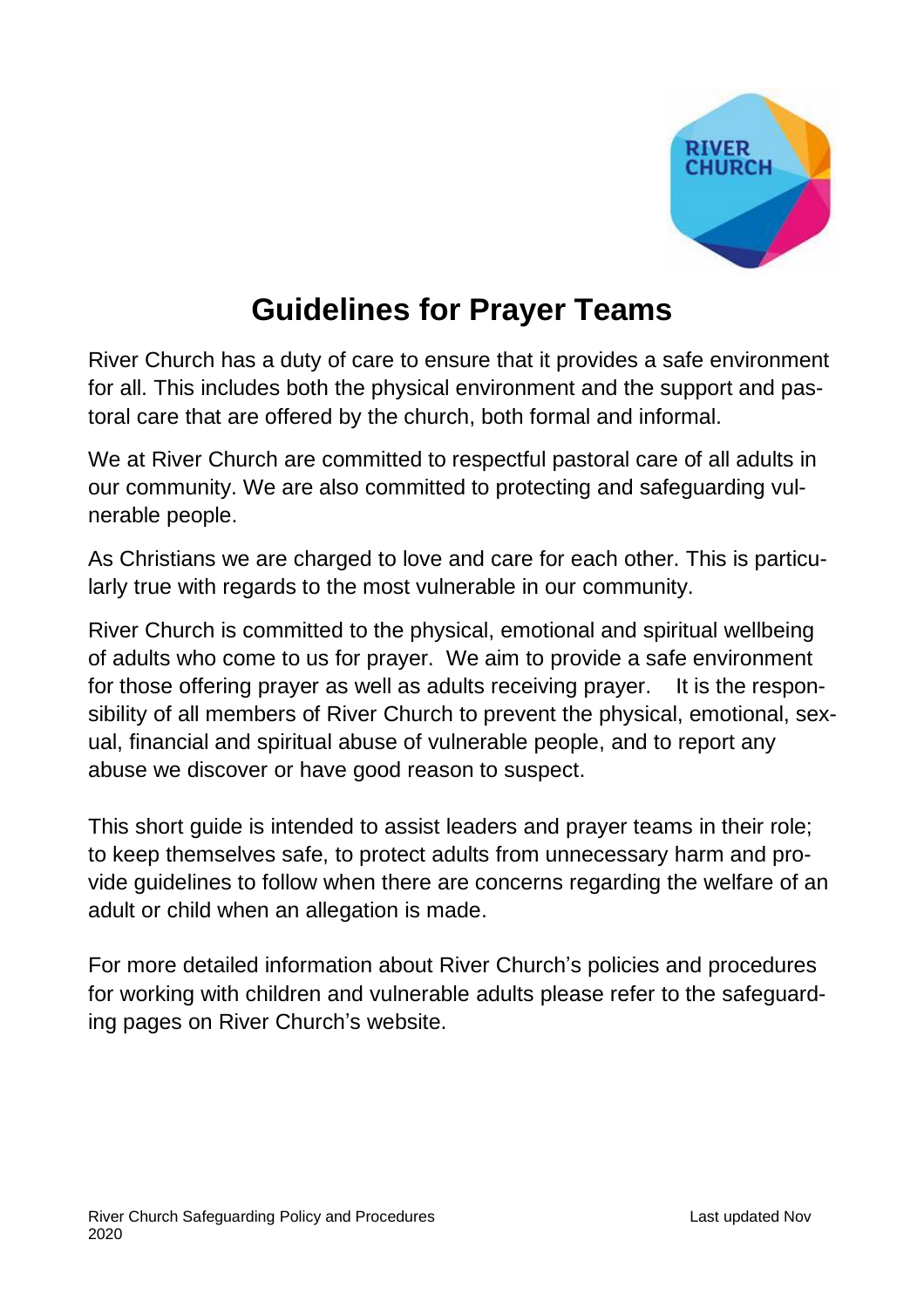# **Good Practice**

## **You should.....**

- Treat everyone with respect and dignity.
- Pray in an open public space.
- Aim to pray with people of the same sex, if this is not possible ensure you pray in pairs.
- Ask permission before touching anyone. Keep touch minimal and appropriate.
- Know when you are out of your depth, call someone more experienced to help.
- If necessary, encourage the person to seek out further pastoral input e.g., from their small group, or book a Sozo appointment. Do not feel you have to take on that pastoral responsibility.

## **You should not......**

- **•** Talk to others about what has been said unless you need to unload or process what has been shared, then speak to your team leader.
- Promise confidentiality where abuse has been disclosed. Say who you will talk to, namely the prayer team leader and/or congregation safeguarding coordinator.
- Put pressure on anyone. Always allow people to make their own decisions.
- Prolong prayers more than is necessary.

## **When praying with children........**

• If an under 16-year-old asks for prayer, ask them if they wish an adult to come with them, e.g., a parent or trusted friend. If they do not want this ensure there are two people from the prayer team present.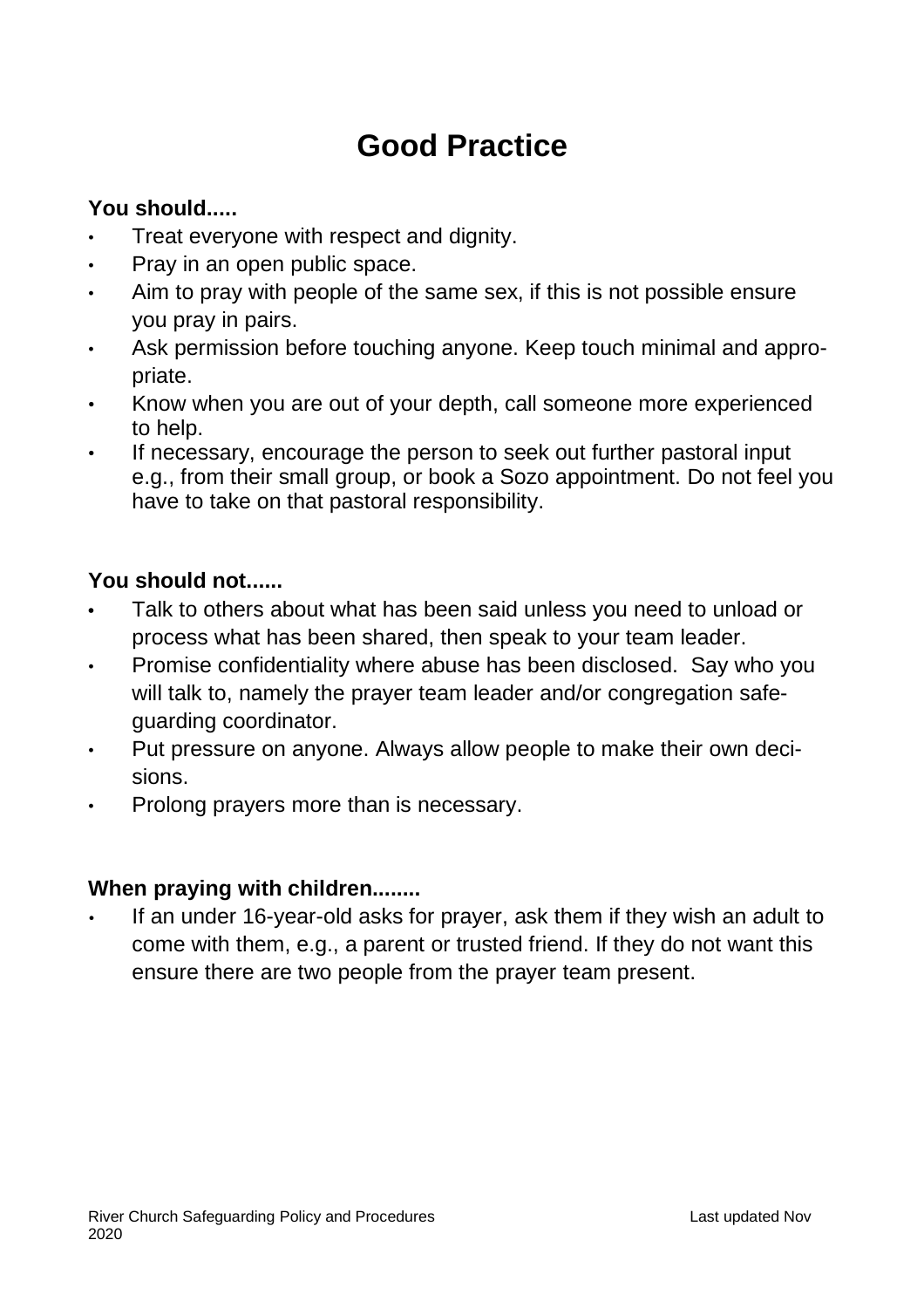# **What to do if.........**

### **A person discloses information about abuse.**

- Listen carefully and stay calm.
- Do not interrogate but question normally without pressure in order to be sure you understand what is being said.
- Do not put words into their mouth.
- Reassure them that they have done the right thing.
- Never promise to keep a secret but tell them you must pass the information on, but that you will only tell those who need to know. Tell them who you will speak to.
- Make notes of the date, time, place and what was said and done immediately after the event, not during. Sign the report.
- If you believe the person is in immediate danger, do not let them leave alone, but ask their permission to phone the police.
- Do not investigate concerns or allegations yourself, but report immediately to the prayer team leader and/or the congregational safeguarding coordinator or deputy.
- Do not speak to anyone outside the investigation, including members of their family.

### **You are concerned that someone may be suffering from abuse**:

If a person has an unexplained physical injury, or shows signs of neglect or where there are concerns about any other form of abuse:

- Document your concerns, with dates, ideally using the 'Record of concerns' form and body map if appropriate.
- Inform your prayer team leader and/or congregational safeguarding coordinator.
- If the above are not available, contact River Church's safeguarding officer or trustee with responsibility for safeguarding. If none of these are available contact CCPAS for advice.
- Do not speak to anyone outside the investigation, including members of their family.

### **You are concerned a child may be in danger:**

• You MUST report your concerns to your congregations safeguarding coordinator/ deputy/ River's safeguarding officer. If none are available, phone Thirtyone:Eight.